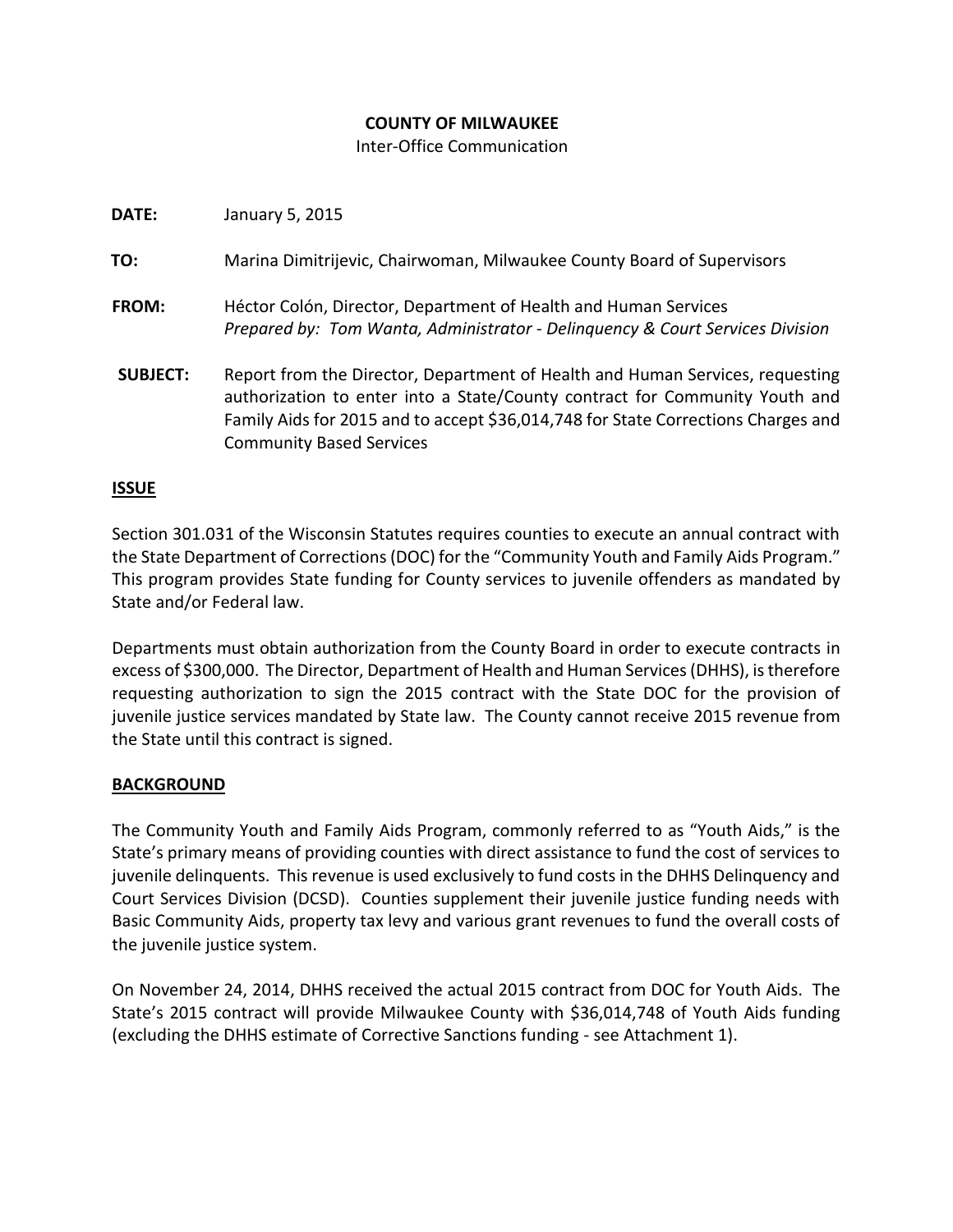## *Youth Aids Revenue*

The State contract allocation consists of three components: 1) the annual State budget amount allocated by several formulae; 2) any surplus amount from "over-charging" counties during the prior State fiscal year for the cost of state Juvenile Institutions compared to DOC's actual costs; and 3) an allocation for the Corrective Sanctions program.

The attached exhibit lists the Youth Aids funding from 2012 through 2015. The base funding amount is based on separate allocations contained in s. 301.26, Wis. Stats. The original base allocation, which is based on the initial formula for allocations to counties when Youth Aids was created in 1979, now includes:

- a. Prior Year Refund Revenue Statutes require that DOC provide a refund to counties if the amount paid by counties under the statutory daily rates is greater than DOC's actual costs in the preceding State fiscal year. The refund would be based on each county's proportionate share of the days of care provided by DOC.
- b. The 1999 Act 9 supplemental funding is allocated based on three factors: a) a county's proportion of the statewide juvenile population for the most recent year available; b) a county's proportion of statewide Part 1 juvenile arrests under the uniform crime reporting system of the Office of Justice Assistance for the most recent three year period available; and c) a county's proportion of statewide juveniles placed in a juvenile correctional institution, a secure child caring institution or secure group home for the most recent three-year period available;
- c. The 2001 Act 16 supplemental funding is allocated based on the same three factors above, but with an "override" provision that no county receives less than 93% nor more than 115% of the amount it would have received if the juvenile placement factor (item "c" above) were the sole factor used to determine county allocations;
- d. The 2007 Act 20 supplemental funding is allocated based on each county's proportion of the number of juveniles statewide who are placed in a juvenile correctional facility during the most recent three-year period for which that information is available;
- Alcohol & Other Drug Abuse (AODA) funding is allocated based on each county's Youth Aids spending on community services (defined as the amount of Youth Aids left after state charges); and
- The actual 2015 State funding for Corrective Sanctions will not be determined until January 2015 based on actual usage of the program by each county during 2014. Corrective Sanctions funding is allocated following the close of the calendar year, based on each county's usage of the 136 total slots authorized by statute.